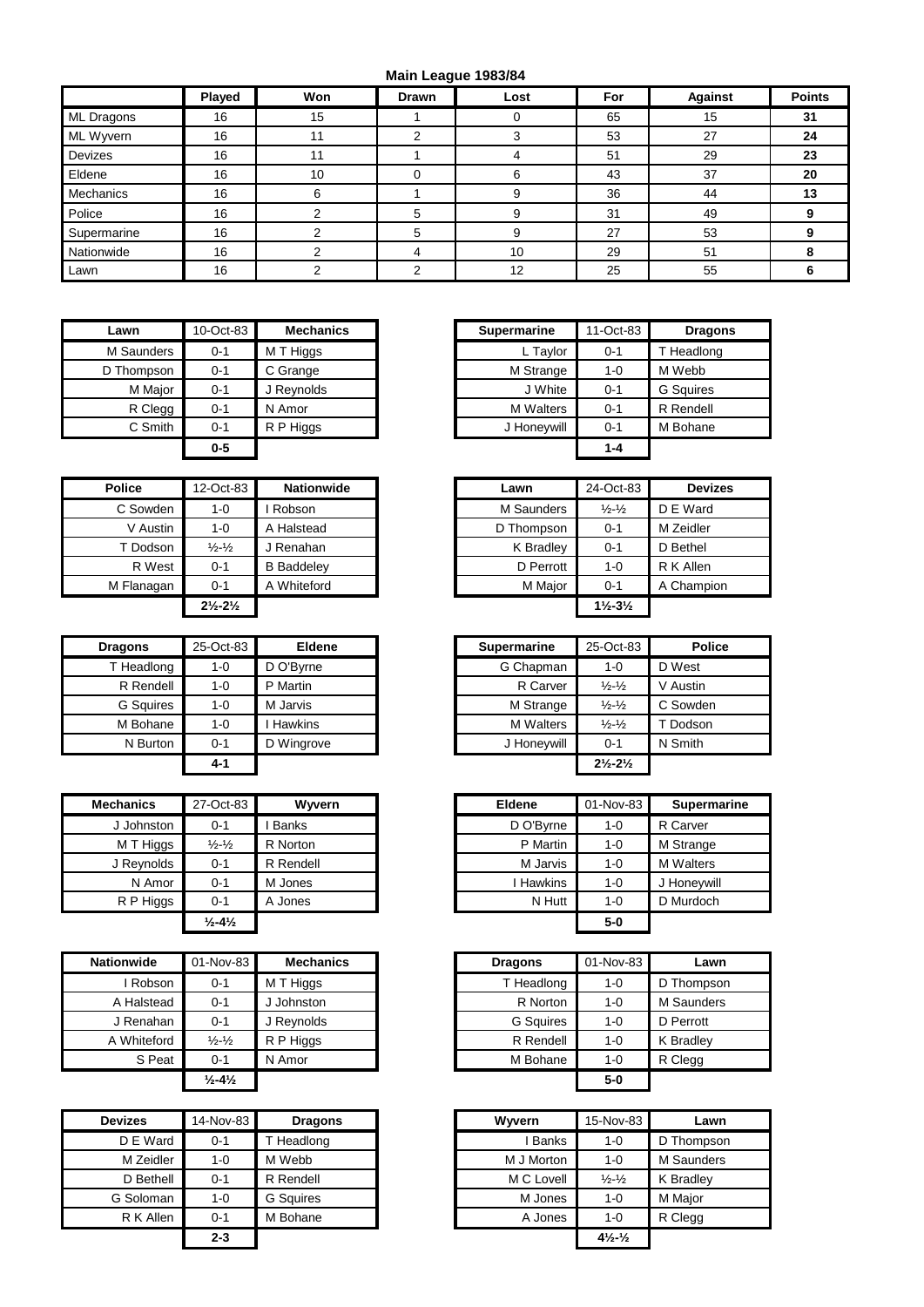| <b>Eldene</b> | 15-Nov-83                     | <b>Nationwide</b> | <b>Police</b> | 16-Nov  |
|---------------|-------------------------------|-------------------|---------------|---------|
| D O'Byrne     | 1-0                           | Robson            | C Sowden      | $0 - 1$ |
| A Nelder      | $\frac{1}{2} - \frac{1}{2}$   | G Broughton       | V Austin      | $0 - 1$ |
| P Martin      | $0 - 1$                       | A Halstead        | N Smith       | $1 - 0$ |
| M Jarvis      | 1-0                           | A Whiteford       | C Jones       | $0 - 1$ |
| N Hutt        | $1 - 0$                       | C Hitchen         | R West        | $0 - 1$ |
|               | $3\frac{1}{2} - 1\frac{1}{2}$ |                   |               | $1 - 4$ |

| Lawn       | 28-Nov-83                     | <b>Nationwide</b> | <b>Mechanics</b> | 01-Dec-83 |          |
|------------|-------------------------------|-------------------|------------------|-----------|----------|
| D Thompson | $1 - 0$                       | Robson            | M T Higgs        | 1-0       | M Jarvis |
| M Saunders | $0 - 1$                       | A Halstead        | J Johnston       | $1 - 0$   | K Inglis |
| D Perrott  | $1 - 0$                       | J Renahan         | J Reynolds       | $1 - 0$   | P Martin |
| K Bradley  | $1 - 0$                       | D Evans           | N Amor           | $1 - 0$   | N Hutt   |
| R Clegg    | $\frac{1}{2} - \frac{1}{2}$   | <b>B</b> Baddeley | R P Higgs        | $0 - 1$   | D Wingr  |
|            | $3\frac{1}{2} - 1\frac{1}{2}$ |                   |                  | $4 - 1$   |          |

| <b>Devizes</b> | 12-Dec-83                     | <b>Eldene</b>  | Lawn       | 12-Dec-83 | <b>Sup</b> |
|----------------|-------------------------------|----------------|------------|-----------|------------|
| S Zeidler      | $\frac{1}{2}$ - $\frac{1}{2}$ | D O'Bvrne      | D Thompson | $0 - 1$   | G Chap     |
| D E Ward       | $1 - 0$                       | M Jarvis       | M Saunders | $0 - 1$   | R Carv     |
| M Zeidler      | $0 - 1$                       | P Martin       | K Bradley  | $0 - 1$   | M Strai    |
| D Bethell      | $1 - 0$                       | <b>Hawkins</b> | M Major    | $0 - 1$   | M Walt     |
| A Champion     | $1 - 0$                       | N Hutt         | R Clegg    | 1-0       | Default    |
|                | $3\frac{1}{2} - 1\frac{1}{2}$ |                |            | $1 - 4$   |            |

| <b>Wyvern</b> | 13-Dec-83                     | <b>Nationwide</b> | <b>Police</b> | 14-Dec-83                     | Drag             |
|---------------|-------------------------------|-------------------|---------------|-------------------------------|------------------|
| <b>Banks</b>  | $\frac{1}{2} - \frac{1}{2}$   | G Broughton       | C Sowden      | $0 - 1$                       | T Headlor        |
| M J Morton    | $0 - 1$                       | A Halstead        | D West        | $0 - 1$                       | R Rendell        |
| M C Lovell    | $0 - 1$                       | Renahan           | N Smith       | $0 - 1$                       | <b>G</b> Squires |
| M Jones       | $1 - 0$                       | A Whiteford       | V Austin      | $\frac{1}{2} - \frac{1}{2}$   | M Bohane         |
| A Jones       | $1 - 0$                       | C Hitchin         | T Dodson      | $1 - 0$                       | A Bara           |
|               | $2\frac{1}{2} - 2\frac{1}{2}$ |                   |               | $1\frac{1}{2} - 3\frac{1}{2}$ |                  |

| <b>Devizes</b> | 19-Dec-83 | <b>Mechanics</b> |
|----------------|-----------|------------------|
|                |           |                  |
|                |           |                  |
|                |           | Defaulted        |
|                |           |                  |
|                |           |                  |
|                |           |                  |

| <b>Eldene</b> | 20-Dec-83                     | Lawn       | <b>Eldene</b> | 03-Jan-84 | W       |
|---------------|-------------------------------|------------|---------------|-----------|---------|
| D O'Byrne     | $1 - 0$                       | M Saunders | D O'Byrne     | $0 - 1$   | Banks   |
| K Inglis      | $\frac{1}{2} - \frac{1}{2}$   | D Thompson | M Jarvis      | 1-0       | M J Mo  |
| P Martin      | 1-0                           | K Bradley  | I Hawkins     | $0 - 1$   | M C Lo  |
| Hawkins       | $1 - 0$                       | M Major    | N Hutt        | $0 - 1$   | M Jone  |
| D Brown       | $0 - 1$                       | P Smith    | M Burgess     | $0 - 1$   | A Jone: |
|               | $3\frac{1}{2} - 1\frac{1}{2}$ |            |               | $1 - 4$   |         |

| 03-Jan-84                     | <b>Police</b> | <b>Dragons</b> | 03-Jan-84                      | Supern                                                    |
|-------------------------------|---------------|----------------|--------------------------------|-----------------------------------------------------------|
| $\frac{1}{2} - \frac{1}{2}$   | C Sowden      |                | 1-0                            | G Chapma                                                  |
| $1 - 0$                       | N Smith       |                | $\frac{1}{2}$ - $\frac{1}{2}$  | R Carver                                                  |
| $1 - 0$                       | V Austin      |                | 1-0                            | M Strange                                                 |
| $0 - 1$                       | Dodson        |                | 1-0                            | J White                                                   |
| $0 - 1$                       | R West        |                | 1-0                            | <b>M</b> Walters                                          |
| $2\frac{1}{2} - 2\frac{1}{2}$ |               |                | $4\frac{1}{2}$ - $\frac{1}{2}$ |                                                           |
|                               |               |                |                                | R Haydon<br>T Headlong<br>M Webb<br>G Squires<br>M Bohane |

| <b>Eldene</b> | 15-Nov-83                     | <b>Nationwide</b> |
|---------------|-------------------------------|-------------------|
| D O'Byrne     | 1-0                           | Robson            |
| A Nelder      | $\frac{1}{2} - \frac{1}{2}$   | G Broughton       |
| P Martin      | $0 - 1$                       | Halstead<br>А     |
| M Jarvis      | 1-0                           | A Whiteford       |
| N Hutt        | 1-0                           | C Hitchen         |
|               | $3\frac{1}{2} - 1\frac{1}{2}$ |                   |

| Lawn       | 28-Nov-83                     | <b>Nationwide</b> | <b>Mechanics</b> | 01-Dec-83 | <b>Eldene</b> |
|------------|-------------------------------|-------------------|------------------|-----------|---------------|
| Thompson ( | $1 - 0$                       | Robson            | M T Higgs        | $1 - 0$   | M Jarvis      |
| M Saunders | $0 - 1$                       | A Halstead        | J Johnston       | $1 - 0$   | K Inglis      |
| D Perrott  | $1 - 0$                       | J Renahan         | J Reynolds       | $1 - 0$   | P Martin      |
| K Bradley  | 1-0                           | D Evans           | N Amor           | $1 - 0$   | N Hutt        |
| R Clegg    | $\frac{1}{2} - \frac{1}{2}$   | <b>B</b> Baddeley | R P Higgs        | $0 - 1$   | D Wingrove    |
|            | $3\frac{1}{2} - 1\frac{1}{2}$ |                   |                  | $4 - 1$   |               |

| <b>Devizes</b> | 12-Dec-83                     | <b>Eldene</b>  | Lawn       | 12-Dec-83 | <b>Supermarine</b> |
|----------------|-------------------------------|----------------|------------|-----------|--------------------|
| S Zeidler      | $\frac{1}{2} - \frac{1}{2}$   | D O'Byrne      | D Thompson | $0 - 1$   | G Chapman          |
| D E Ward       | $1 - 0$                       | M Jarvis       | M Saunders | $0 - 1$   | R Carver           |
| M Zeidler      | $0 - 1$                       | P Martin       | K Bradley  | $0 - 1$   | M Strange          |
| D Bethell      | $1 - 0$                       | <b>Hawkins</b> | M Major    | $0 - 1$   | <b>M</b> Walters   |
| A Champion     | $1 - 0$                       | N Hutt         | R Clegg    | $1 - 0$   | Default            |
|                | $3\frac{1}{2} - 1\frac{1}{2}$ |                |            | $1 - 4$   |                    |

| Wvvern       | 13-Dec-83                     | <b>Nationwide</b> | <b>Police</b> | 14-Dec-83                     | <b>Dragons</b>   |
|--------------|-------------------------------|-------------------|---------------|-------------------------------|------------------|
| <b>Banks</b> | $\frac{1}{2} - \frac{1}{2}$   | G Broughton       | C Sowden      | $0 - 1$                       | T Headlong       |
| M J Morton   | $0 - 1$                       | A Halstead        | D West        | $0 - 1$                       | R Rendell        |
| M C Lovell   | $0 - 1$                       | l Renahan         | N Smith       | $0 - 1$                       | <b>G</b> Squires |
| M Jones      | 1-0                           | A Whiteford       | V Austin      | $\frac{1}{2} - \frac{1}{2}$   | M Bohane         |
| A Jones      | $1 - 0$                       | C Hitchin         | T Dodson      | 1-0                           | A Bara           |
|              | $2\frac{1}{2} - 2\frac{1}{2}$ |                   |               | $1\frac{1}{2} - 3\frac{1}{2}$ |                  |

| <b>Devizes</b> | 19-Dec-83 | <b>Mechanics</b> | Wyvern     | 20-Dec-83                     | <b>Supermarine</b> |
|----------------|-----------|------------------|------------|-------------------------------|--------------------|
|                |           |                  | I Banks    | 1-0                           | G Chapman          |
|                |           |                  | M J Morton | 1-0                           | R Carver           |
|                |           | Defaulted        | M Jones    | $\frac{1}{2} - \frac{1}{2}$   | M Strange          |
|                |           |                  | A Jones    | $0 - 1$                       | J White            |
|                |           |                  | M Fracis   | $0 - 1$                       | <b>M</b> Walters   |
|                | $5-0$     |                  |            | $2\frac{1}{2} - 2\frac{1}{2}$ |                    |

| Eldene    | 20-Dec-83                     | Lawn       | <b>Eldene</b> | 03-Jan-84 | Wwern        |
|-----------|-------------------------------|------------|---------------|-----------|--------------|
| D O'Byrne | 1-0                           | M Saunders | D O'Byrne     | $0 - 1$   | <b>Banks</b> |
| K Inglis  | $\frac{1}{2} - \frac{1}{2}$   | D Thompson | M Jarvis      | $1 - 0$   | M J Morton   |
| P Martin  | $1 - 0$                       | K Bradlev  | Hawkins       | $0 - 1$   | M C Lovell   |
| Hawkins   | $1 - 0$                       | M Maior    | N Hutt        | $0 - 1$   | M Jones      |
| D Brown   | $0 - 1$                       | P Smith    | M Burgess     | $0 - 1$   | A Jones      |
|           | $3\frac{1}{2} - 1\frac{1}{2}$ |            |               | $1 - 4$   |              |

| Nationwide        | 03-Jan-84                     | <b>Police</b> | <b>Dragons</b>   | 03-Jan-84                    | <b>Supermarine</b> |
|-------------------|-------------------------------|---------------|------------------|------------------------------|--------------------|
| Robson            | $\frac{1}{2} - \frac{1}{2}$   | C Sowden      | R Havdon         | $1 - 0$                      | G Chapman          |
| A Halstead        | $1 - 0$                       | N Smith       | T Headlong       | $\frac{1}{2} - \frac{1}{2}$  | R Carver           |
| J Renahan         | 1-0                           | V Austin      | M Webb           | $1 - 0$                      | M Strange          |
| <b>B</b> Baddeley | $0 - 1$                       | Dodson        | <b>G</b> Sauires | $1 - 0$                      | J White            |
| A Whiteford       | $0 - 1$                       | R West        | M Bohane         | $1 - 0$                      | <b>M</b> Walters   |
|                   | $2\frac{1}{2} - 2\frac{1}{2}$ |               |                  | $4\frac{1}{2}$ $\frac{1}{2}$ |                    |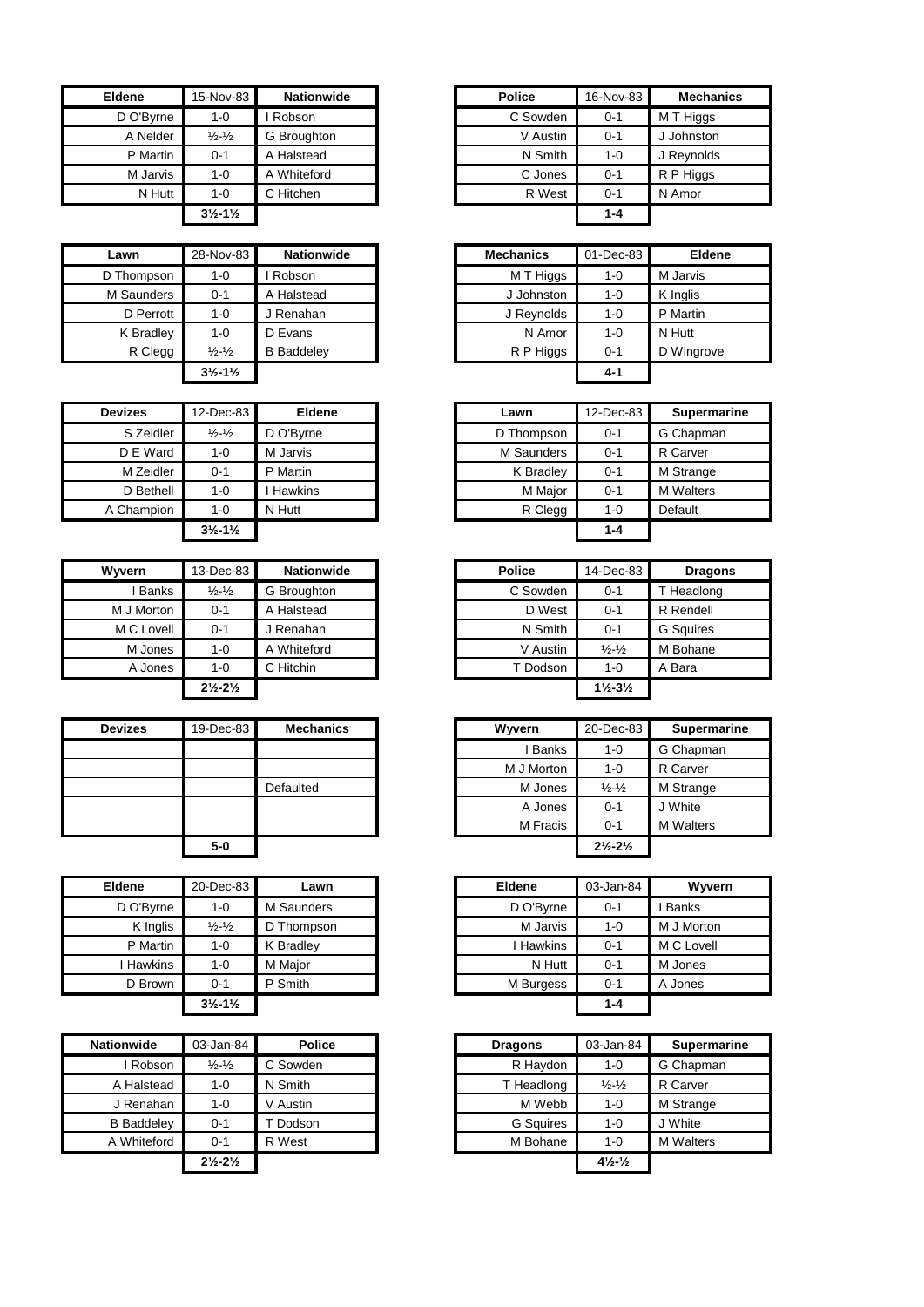| <b>Mechanics</b> | 05-Jan-84                    | Lawn       | <b>Devizes</b>   | 11-Jan-84                     | <b>Police</b> |
|------------------|------------------------------|------------|------------------|-------------------------------|---------------|
| J Johnston       | $\frac{1}{2} - \frac{1}{2}$  | D Thompson | D E Ward         | $\frac{1}{2} - \frac{1}{2}$   | C Sowden      |
| J Reynolds       | $0 - 1$                      | M Saunders | D Bethel         | $\frac{1}{2} - \frac{1}{2}$   | V Austin      |
| R L Sparks       | $0 - 1$                      | D Perrott  | A Champion       | $1 - 0$                       | N Smith       |
| Default          | $0 - 1$                      | M Maior    | R K Allen        | $\frac{1}{2} - \frac{1}{2}$   | Dodson        |
| Default          | $0 - 1$                      | P Smith    | <b>G</b> Garbutt | $0 - 1$                       | R West        |
|                  | $\frac{1}{2} - 4\frac{1}{2}$ |            |                  | $2\frac{1}{2} - 2\frac{1}{2}$ |               |

| Lawn          | 16-Jan-84                     | <b>Police</b> | <b>Nationwide</b> | 17-Jan-84                   |
|---------------|-------------------------------|---------------|-------------------|-----------------------------|
| D Thompson    | 1-0                           | C Sowden      | Robson            | 1-0                         |
| M Saunders    | $\frac{1}{2} - \frac{1}{2}$   | Hancock       | A Halstead        | $\frac{1}{2} - \frac{1}{2}$ |
| D P H Perrott | $0 - 1$                       | V Austin      | G Broughton       | $0 - 1$                     |
| K Bradley     | $0 - 1$                       | N Smith       | J Renahan         | $0 - 1$                     |
| R Clegg       | $0 - 1$                       | R West        | A Whiteford       | $\frac{1}{2} - \frac{1}{2}$ |
|               | $1\frac{1}{2} - 3\frac{1}{2}$ |               |                   | $2 - 3$                     |

| <b>Dragons</b> | 17-Jan-84                     | Wyvern     |
|----------------|-------------------------------|------------|
| T Headlong     | $1 - 0$                       | I Banks    |
| R Haydon       | $1 - 0$                       | M J Morton |
| M Webb         | $1 - 0$                       | M C Lovell |
| G Squires      | $1 - 0$                       | M Jones    |
| M Bohane       | $\frac{1}{2}$ - $\frac{1}{2}$ | A Jones    |
|                | $4\frac{1}{2}$ $\frac{1}{2}$  |            |

| <b>Nationwide</b> | 21-Jan-84                     | <b>Dragons</b> | Lawn       | 30-Jan-84                    | <b>Dragons</b> |
|-------------------|-------------------------------|----------------|------------|------------------------------|----------------|
| Robson            | $0 - 1$                       | R Haydon       | M Saunders | $0 - 1$                      | R Haydon       |
| A Halstead        | $0 - 1$                       | T Headlong     | D Thompson | $0 - 1$                      | R Rendell      |
| G Broughton       | $\frac{1}{2}$ - $\frac{1}{2}$ | M Webb         | D Perrott  | $0 - 1$                      | M Webb         |
| J Renahan         | $\frac{1}{2} - \frac{1}{2}$   | M Bohane       | K Bradlev  | $\frac{1}{2} - \frac{1}{2}$  | M Bohane       |
| <b>B</b> Baddelev | $0 - 1$                       | H Bahia        | R Clegg    | $0 - 1$                      | H Bahia        |
|                   | $1 - 4$                       |                |            | $\frac{1}{2} - 4\frac{1}{2}$ |                |

| <b>Supermarine</b> | 31-Jan-84 | <b>Eldene</b> | <b>Police</b> | 01-Feb-84                     | <b>Devizes</b> |
|--------------------|-----------|---------------|---------------|-------------------------------|----------------|
| R Carver           | 1-0       | D O'Byrne     | C Sowden      | $0 - 1$                       | D E Ward       |
| M Strange          | $0 - 1$   | K Inglis      | V Austin      | $\frac{1}{2} - \frac{1}{2}$   | M Zeidler      |
| J White            | $0 - 1$   | P Martin      | T Dodson      | $\frac{1}{2} - \frac{1}{2}$   | D Bethell      |
| <b>M</b> Walters   | $0 - 1$   | M Jarvis      | R West        | $\frac{1}{2} - \frac{1}{2}$   | G Solomon      |
| D Murdoch          | 0-1       | D Wingrove    | N Smith       | $0 - 1$                       | R K Allen      |
|                    | $1 - 4$   |               |               | $1\frac{1}{2} - 3\frac{1}{2}$ |                |

| <b>Mechanics</b> | 02-Feb-84                    | <b>Nationwide</b> | Lawn       | 06-Feb-84                   | <b>Eldene</b>  |
|------------------|------------------------------|-------------------|------------|-----------------------------|----------------|
| J Johnston       | $1 - 0$                      | Robson            | D Thompson | $\frac{1}{2} - \frac{1}{2}$ | D O'Bvrne      |
| M T Higgs        | $1 - 0$                      | A Halstead        | M Saunders | $\frac{1}{2} - \frac{1}{2}$ | M Jarvis       |
| J Reynolds       | $\frac{1}{2} - \frac{1}{2}$  | G Broughton       | K Bradley  | $0 - 1$                     | P Martin       |
| R Sparks         | $1 - 0$                      | <b>B</b> Baddelev | D Perrott  | $0 - 1$                     | <b>Hawkins</b> |
| N Amor           | $1 - 0$                      | A Nicholas        | R Clegg    | $1 - 0$                     | Pugh           |
|                  | $4\frac{1}{2}$ $\frac{1}{2}$ |                   |            | $2 - 3$                     |                |

| <b>Dragons</b>   | 07-Feb-84                    | <b>Nationwide</b> | <b>Supermarine</b> | 07-Feb-84 |
|------------------|------------------------------|-------------------|--------------------|-----------|
| T Headlong       | 1-0                          | Robson            | R Carver           | $0 - 1$   |
| R Haydon         | 1-0                          | Halstead<br>A     | M Strange          | $0 - 1$   |
| R Rendell        | $1 - 0$                      | Default           | J White            | $0 - 1$   |
| M Bohane         | $1 - 0$                      | <b>B</b> Baddelev | M Murdoch          | $0 - 1$   |
| <b>G</b> Sauires | $\frac{1}{2} - \frac{1}{2}$  | A Whiteford       | J Honeywill        | $0 - 1$   |
|                  | $4\frac{1}{2}$ $\frac{1}{2}$ |                   |                    | $0-5$     |

| hanics:    | 05-Jan-84                    | Lawn       | <b>Devizes</b>   | 11-Jan-84                     | <b>Police</b> |
|------------|------------------------------|------------|------------------|-------------------------------|---------------|
| J Johnston | $\frac{1}{2} - \frac{1}{2}$  | D Thompson | D E Ward         | $\frac{1}{2} - \frac{1}{2}$   | C Sowden      |
| J Reynolds | $0 - 1$                      | M Saunders | D Bethel         | $\frac{1}{2} - \frac{1}{2}$   | V Austin      |
| R L Sparks | $0 - 1$                      | D Perrott  | A Champion       | $1 - 0$                       | N Smith       |
| Default    | $0 - 1$                      | M Maior    | R K Allen        | $\frac{1}{2} - \frac{1}{2}$   | T Dodson      |
| Default    | $0 - 1$                      | P Smith    | <b>G</b> Garbutt | $0 - 1$                       | R West        |
|            | $\frac{1}{2} - 4\frac{1}{2}$ |            |                  | $2\frac{1}{2} - 2\frac{1}{2}$ |               |

| Lawn          | 16-Jan-84                     | <b>Police</b> | <b>Nationwide</b> | 17-Jan-84                   | <b>Devizes</b> |
|---------------|-------------------------------|---------------|-------------------|-----------------------------|----------------|
| D Thompson    | $1 - 0$                       | C Sowden      | . Robson          | $1 - 0$                     | D E Ward       |
| M Saunders    | $\frac{1}{2} - \frac{1}{2}$   | Hancock       | A Halstead        | $\frac{1}{2} - \frac{1}{2}$ | D Bethell      |
| D P H Perrott | $0 - 1$                       | V Austin      | G Broughton       | $0 - 1$                     | A Champion     |
| K Bradley     | $0 - 1$                       | N Smith       | J Renahan         | $0 - 1$                     | G Solomon      |
| R Clegg       | $0 - 1$                       | R West        | A Whiteford       | $\frac{1}{2} - \frac{1}{2}$ | R K Allen      |
|               | $1\frac{1}{2} - 3\frac{1}{2}$ |               |                   | $2 - 3$                     |                |

| <b>Dragons</b>   | 17-Jan-84                                   | Wyvern       |
|------------------|---------------------------------------------|--------------|
| T Headlong       | $1 - 0$                                     | <b>Banks</b> |
| R Haydon         | $1 - 0$                                     | M J Morton   |
| M Webb           | $1 - 0$                                     | M C Lovell   |
| <b>G</b> Sauires | $1 - 0$                                     | M Jones      |
| M Bohane         | $\frac{1}{2} - \frac{1}{2}$                 | A Jones      |
|                  | $4\frac{1}{2}$ <sup>-1</sup> / <sub>2</sub> |              |

| 21-Jan-84                     | <b>Dragons</b> | Lawn              | 30-Jan-84                     | <b>Dragons</b> |
|-------------------------------|----------------|-------------------|-------------------------------|----------------|
| $0 - 1$                       | R Haydon       | <b>M</b> Saunders | $0 - 1$                       | R Haydon       |
| $0 - 1$                       | Headlong       | D Thompson        | $0 - 1$                       | R Rendell      |
| $\frac{1}{2}$ - $\frac{1}{2}$ | M Webb         | D Perrott         | $0 - 1$                       | M Webb         |
| $\frac{1}{2}$ - $\frac{1}{2}$ | M Bohane       | K Bradley         | $\frac{1}{2}$ - $\frac{1}{2}$ | M Bohane       |
| $0 - 1$                       | H Bahia        | R Clegg           | $0 - 1$                       | H Bahia        |
| 1-4                           |                |                   | $\frac{1}{2} - 4\frac{1}{2}$  |                |
|                               |                |                   |                               |                |

| rmarine   | 31-Jan-84 | Eldene     | <b>Police</b> | 01-Feb-84                     | <b>Devizes</b> |
|-----------|-----------|------------|---------------|-------------------------------|----------------|
| R Carver  | 1-0       | D O'Byrne  | C Sowden      | $0 - 1$                       | D E Ward       |
| M Strange | $0 - 1$   | K Inglis   | V Austin      | $\frac{1}{2} - \frac{1}{2}$   | M Zeidler      |
| J White   | $0 - 1$   | P Martin   | T Dodson      | $\frac{1}{2} - \frac{1}{2}$   | D Bethell      |
| M Walters | $0 - 1$   | M Jarvis   | R West        | $\frac{1}{2} - \frac{1}{2}$   | G Solomon      |
| D Murdoch | $0 - 1$   | D Wingrove | N Smith       | $0 - 1$                       | R K Allen      |
|           | $1 - 4$   |            |               | $1\frac{1}{2} - 3\frac{1}{2}$ |                |

| :hanics    | 02-Feb-84                      | <b>Nationwide</b> | Lawn       | 06-Feb-84                   | <b>Eldene</b>  |
|------------|--------------------------------|-------------------|------------|-----------------------------|----------------|
| J Johnston | $1 - 0$                        | Robson            | D Thompson | $\frac{1}{2} - \frac{1}{2}$ | D O'Byrne      |
| M T Higgs  | $1-0$                          | A Halstead        | M Saunders | $\frac{1}{2} - \frac{1}{2}$ | M Jarvis       |
| J Reynolds | $\frac{1}{2} - \frac{1}{2}$    | G Broughton       | K Bradley  | $0 - 1$                     | P Martin       |
| R Sparks   | $1 - 0$                        | <b>B</b> Baddeley | D Perrott  | $0 - 1$                     | <b>Hawkins</b> |
| N Amor     | $1 - 0$                        | A Nicholas        | R Clegg    | $1 - 0$                     | Pugh           |
|            | $4\frac{1}{2}$ - $\frac{1}{2}$ |                   |            | $2 - 3$                     |                |

| qons      | 07-Feb-84                    | <b>Nationwide</b> | <b>Supermarine</b> | 07-Feb-84 | Wyvern       |
|-----------|------------------------------|-------------------|--------------------|-----------|--------------|
| Headlong  | 1-0                          | Robson            | R Carver           | $0 - 1$   | <b>Banks</b> |
| R Haydon  | 1-0                          | A Halstead        | M Strange          | $0 - 1$   | M J Morton   |
| R Rendell | 1-0                          | Default           | J White            | $0 - 1$   | M C Lovell   |
| M Bohane  | 1-0                          | <b>B</b> Baddeley | M Murdoch          | $0 - 1$   | M Jones      |
| G Squires | $\frac{1}{2} - \frac{1}{2}$  | A Whiteford       | J Honeywill        | $0 - 1$   | A Jones      |
|           | $4\frac{1}{2}$ $\frac{1}{2}$ |                   |                    | $0 - 5$   |              |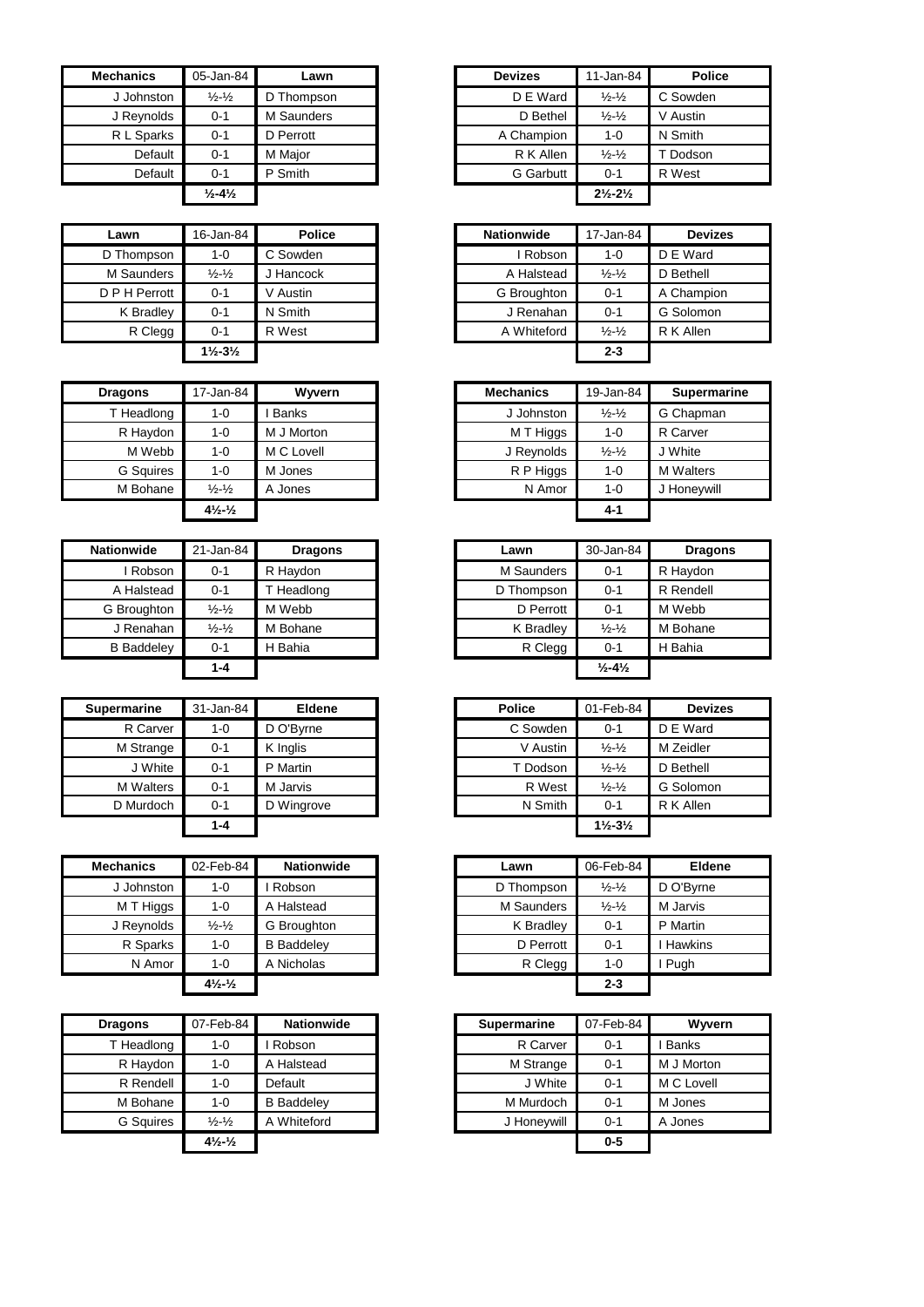| <b>Mechanics</b> | 09-Feb-84                     | <b>Devizes</b> | Wyvern     | 14-Feb-84                   | <b>Devizes</b> |
|------------------|-------------------------------|----------------|------------|-----------------------------|----------------|
| M T Higgs        | $\frac{1}{2}$ - $\frac{1}{2}$ | D E Ward       | M J Morton | $0 - 1$                     | D E Ward       |
| J Johnston       | $0 - 1$                       | M Zeidler      | M C Lovell | $0 - 1$                     | M Zeidler      |
| J Reynolds       | $0 - 1$                       | D Bethell      | M Jones    | $\frac{1}{2} - \frac{1}{2}$ | D Bethell      |
| R Sparks         | $0 - 1$                       | G Solomon      | A Jones    | $0 - 1$                     | G Solomon      |
| R P Higgs        | $\frac{1}{2}$ - $\frac{1}{2}$ | R K Allen      | H Bahia    | $\frac{1}{2} - \frac{1}{2}$ | R K Allen      |
|                  | $1 - 4$                       |                |            | $1 - 4$                     |                |

| <b>Supermarine</b> | 14-Feb-84                     | <b>Nationwide</b> | <b>Mechanics</b> | 16-Feb-84                    | <b>Dragons</b>   |
|--------------------|-------------------------------|-------------------|------------------|------------------------------|------------------|
| G Chapman          | $1 - 0$                       | Robson            | M T Higgs        | $\frac{1}{2} - \frac{1}{2}$  | R Havdon         |
| R Carver           | $0 - 1$                       | A Halstead        | J Reynolds       | $0 - 1$                      | R Rendell        |
| M Strange          | $\frac{1}{2}$ - $\frac{1}{2}$ | G Broughton       | R Sparks         | $0 - 1$                      | M Webb           |
| J White            | $1 - 0$                       | J Renahan         | R P Higgs        | $0 - 1$                      | M Bohane         |
| <b>M</b> Walters   | $0 - 1$                       | <b>B</b> Baddeley | G French         | $0 - 1$                      | <b>G</b> Sauires |
|                    | $2\frac{1}{2} - 2\frac{1}{2}$ |                   |                  | $\frac{1}{2} - 4\frac{1}{2}$ |                  |

| <b>Police</b> | 22-Feb-84 | Wyvern       | <b>Devizes</b> | 24-Apr-84                   | <b>Natio</b>   |
|---------------|-----------|--------------|----------------|-----------------------------|----------------|
| N Smith       | $0 - 1$   | <b>Banks</b> | D E Ward       | $0 - 1$                     | A Halste       |
| R West        | $1 - 0$   | M J Morton   | M Zeidler      | $\frac{1}{2} - \frac{1}{2}$ | J Renah        |
| C Sowden      | $0 - 1$   | M C Lovell   | D Bethell      | $\frac{1}{2} - \frac{1}{2}$ | D Evans        |
| V Austin      | $0 - 1$   | M Jones      | A Champion     | 1-0                         | <b>B</b> Badde |
| T Dodson      | $0 - 1$   | A Jones      | R K Allen      | 1-0                         | Default        |
|               | $1 - 4$   |              |                | $3 - 2$                     |                |

| <b>Supermarine</b> | 28-Feb-84                     | <b>Mechanics</b> | Wyvern     | 28-Feb-84                     |
|--------------------|-------------------------------|------------------|------------|-------------------------------|
| G Chapman          | $\frac{1}{2} - \frac{1}{2}$   | M T Higgs        | Banks      | $0 - 1$                       |
| R Carver           | $1 - 0$                       | J Reynolds       | M J Morton | $0 - 1$                       |
| M Strange          | $1 - 0$                       | Default          | M C Lovell | 1-0                           |
| J White            | $0 - 1$                       | N Amor           | M Jones    | $\frac{1}{2} - \frac{1}{2}$   |
| M Hillman          | $0 - 1$                       | R P Higgs        | A Jones    | $1 - 0$                       |
|                    | $2\frac{1}{2} - 2\frac{1}{2}$ |                  |            | $2\frac{1}{2} - 2\frac{1}{2}$ |

| <b>Police</b> | 29-Feb-84                     | Lawn          | <b>Devizes</b> | $12-Ma$ |
|---------------|-------------------------------|---------------|----------------|---------|
| C Sowden      | $0 - 1$                       | M Saunders    | D E Ward       | $0 - 1$ |
| V Austin      | $\frac{1}{2} - \frac{1}{2}$   | D Thompson    | M Zeidler      | $1 - 0$ |
| T Dodson      | 1-0                           | M McCaugherty | D Bethell      | $0 - 1$ |
| R West        | $0 - 1$                       | M Major       | A Champion     | $1 - 0$ |
| N Smith       | 1-0                           | R Clegg       | R K Allen      | $1 - 0$ |
|               | $2\frac{1}{2} - 2\frac{1}{2}$ |               |                | $3 - 2$ |

| <b>Nationwide</b> | 13-Mar-84                     | Lawn          | Wyvern     | 13-Mar-84                     | <b>Police</b> |
|-------------------|-------------------------------|---------------|------------|-------------------------------|---------------|
| A Halstead        | 1-0                           | M Saunders    | Banks      | $\frac{1}{2} - \frac{1}{2}$   | C Sowden      |
| G Broughton       | $\frac{1}{2} - \frac{1}{2}$   | D Thompson    | M J Morton | $1 - 0$                       | R West        |
| J Renahan         | $\frac{1}{2}$ - $\frac{1}{2}$ | M McCaugherty | M C Lovell | $\frac{1}{2} - \frac{1}{2}$   | V Austin      |
| <b>B</b> Baddeley | $1 - 0$                       | M Maior       | M Jones    | $\frac{1}{2} - \frac{1}{2}$   | Dodson        |
| A Whiteford       | $1 - 0$                       | R Clegg       | A Jones    | $1 - 0$                       | N Smith       |
|                   | 4-1                           |               |            | $3\frac{1}{2} - 1\frac{1}{2}$ |               |

| Lawn          | 19-Mar-84                   | Wyvern     | <b>Nationwide</b> | 20-Mar-84                     |           |
|---------------|-----------------------------|------------|-------------------|-------------------------------|-----------|
| M McCaugherty | 1-0                         | Default    | Robson            | $0 - 1$                       | D O'Byrne |
| D Thompson    | $0 - 1$                     | M J Morton | A Halstead        | $1 - 0$                       | P Martin  |
| M Saunders    | $\frac{1}{2} - \frac{1}{2}$ | M C Lovell | J Renahan         | $0 - 1$                       | M Jarvis  |
| M Major       | $\frac{1}{2} - \frac{1}{2}$ | M Jones    | <b>B</b> Baddelev | $\frac{1}{2} - \frac{1}{2}$   | Hawkins   |
| K Bradley     | $0 - 1$                     | A Jones    | A Whiteford       | $0 - 1$                       | D Wingroy |
|               | $2 - 3$                     |            |                   | $1\frac{1}{2} - 3\frac{1}{2}$ |           |

| hanics    | 09-Feb-84                     | <b>Devizes</b> | Wyvern     | 14-Feb-84                   | <b>Devizes</b> |
|-----------|-------------------------------|----------------|------------|-----------------------------|----------------|
| M T Higgs | $\frac{1}{2} - \frac{1}{2}$   | D E Ward       | M J Morton | $0 - 1$                     | D E Ward       |
| Johnston  | $0 - 1$                       | M Zeidler      | M C Lovell | $0 - 1$                     | M Zeidler      |
| Reynolds  | $0 - 1$                       | D Bethell      | M Jones    | $\frac{1}{2} - \frac{1}{2}$ | D Bethell      |
| R Sparks  | $0 - 1$                       | G Solomon      | A Jones    | $0 - 1$                     | G Solomon      |
| R P Higgs | $\frac{1}{2}$ - $\frac{1}{2}$ | R K Allen      | H Bahia    | $\frac{1}{2} - \frac{1}{2}$ | R K Allen      |
|           | $1 - 4$                       |                |            | $1 - 4$                     |                |

| rmarine   | 14-Feb-84                     | <b>Nationwide</b> | <b>Mechanics</b> | 16-Feb-84                    | <b>Dragons</b>   |
|-----------|-------------------------------|-------------------|------------------|------------------------------|------------------|
| Chapman   | 1-0                           | Robson            | M T Higgs        | $\frac{1}{2} - \frac{1}{2}$  | R Haydon         |
| R Carver  | $0 - 1$                       | A Halstead        | J Reynolds       | $0 - 1$                      | R Rendell        |
| M Strange | $\frac{1}{2} - \frac{1}{2}$   | G Broughton       | R Sparks         | $0 - 1$                      | M Webb           |
| J White   | 1-0                           | J Renahan         | R P Higgs        | $0 - 1$                      | M Bohane         |
| M Walters | $0 - 1$                       | <b>B</b> Baddeley | G French         | $0 - 1$                      | <b>G</b> Sauires |
|           | $2\frac{1}{2} - 2\frac{1}{2}$ |                   |                  | $\frac{1}{2} - 4\frac{1}{2}$ |                  |

| Police   | 22-Feb-84 | Wyvern       | <b>Devizes</b> | 24-Apr-84                   | <b>Nationwide</b> |
|----------|-----------|--------------|----------------|-----------------------------|-------------------|
| N Smith  | $0 - 1$   | <b>Banks</b> | D E Ward       | $0 - 1$                     | A Halstead        |
| R West   | $1 - 0$   | M J Morton   | M Zeidler      | $\frac{1}{2} - \frac{1}{2}$ | J Renahan         |
| C Sowden | $0 - 1$   | M C Lovell   | D Bethell      | $\frac{1}{2} - \frac{1}{2}$ | D Evans           |
| V Austin | $0 - 1$   | M Jones      | A Champion     | $1 - 0$                     | <b>B</b> Baddeley |
| T Dodson | $0 - 1$   | A Jones      | R K Allen      | $1 - 0$                     | Default           |
|          | $1 - 4$   |              |                | $3 - 2$                     |                   |

| <b>ermarine</b> | 28-Feb-84                     | <b>Mechanics</b> | Wyvern       | 28-Feb-84                     | <b>Dragons</b>   |
|-----------------|-------------------------------|------------------|--------------|-------------------------------|------------------|
| G Chapman       | $\frac{1}{2} - \frac{1}{2}$   | M T Higgs        | <b>Banks</b> | $0 - 1$                       | T Headlong       |
| R Carver        | $1 - 0$                       | J Reynolds       | M J Morton   | $0 - 1$                       | R Haydon         |
| M Strange       | $1 - 0$                       | Default          | M C Lovell   | $1 - 0$                       | R Rendell        |
| J White         | $0 - 1$                       | N Amor           | M Jones      | $\frac{1}{2} - \frac{1}{2}$   | M Webb           |
| M Hillman       | $0 - 1$                       | R P Higgs        | A Jones      | $1 - 0$                       | <b>G</b> Sauires |
|                 | $2\frac{1}{2} - 2\frac{1}{2}$ |                  |              | $2\frac{1}{2} - 2\frac{1}{2}$ |                  |

| Police   | 29-Feb-84                     | Lawn          | <b>Devizes</b> | 12-Mar-84 | <b>Supermarine</b> |
|----------|-------------------------------|---------------|----------------|-----------|--------------------|
| C Sowden | $0 - 1$                       | M Saunders    | D E Ward       | $0 - 1$   | G Chapman          |
| V Austin | $\frac{1}{2} - \frac{1}{2}$   | D Thompson    | M Zeidler      | $1 - 0$   | R Carver           |
| T Dodson | $1 - 0$                       | M McCaugherty | D Bethell      | $0 - 1$   | M Strange          |
| R West   | $0 - 1$                       | M Major       | A Champion     | 1-0       | J White            |
| N Smith  | 1-0                           | R Clegg       | R K Allen      | 1-0       | <b>M</b> Walters   |
|          | $2\frac{1}{2} - 2\frac{1}{2}$ |               |                | $3 - 2$   |                    |

| onwide           | 13-Mar-84                     | Lawn          | Wyvern     | 13-Mar-84                     | <b>Police</b> |
|------------------|-------------------------------|---------------|------------|-------------------------------|---------------|
| A Halstead       | $1 - 0$                       | M Saunders    | Banks      | $\frac{1}{2} - \frac{1}{2}$   | C Sowden      |
| <b>Broughton</b> | $\frac{1}{2}$ - $\frac{1}{2}$ | D Thompson    | M J Morton | $1 - 0$                       | R West        |
| J Renahan        | $\frac{1}{2} - \frac{1}{2}$   | M McCaugherty | M C Lovell | $\frac{1}{2} - \frac{1}{2}$   | V Austin      |
| <b>Baddelev</b>  | $1 - 0$                       | M Maior       | M Jones    | $\frac{1}{2} - \frac{1}{2}$   | T Dodson      |
| Whiteford        | $1 - 0$                       | R Clegg       | A Jones    | $1 - 0$                       | N Smith       |
|                  | 4-1                           |               |            | $3\frac{1}{2} - 1\frac{1}{2}$ |               |

| Lawn               | 19-Mar-84                   | Wyvern     | <b>Nationwide</b> | 20-Mar-84                     | <b>Eldene</b>  |
|--------------------|-----------------------------|------------|-------------------|-------------------------------|----------------|
| <b>IcCaugherty</b> | 1-0                         | Default    | Robson            | $0 - 1$                       | D O'Byrne      |
| ) Thompson         | $0 - 1$                     | M J Morton | A Halstead        | $1 - 0$                       | P Martin       |
| M Saunders         | $\frac{1}{2} - \frac{1}{2}$ | M C Lovell | J Renahan         | $0 - 1$                       | M Jarvis       |
| M Major            | $\frac{1}{2} - \frac{1}{2}$ | M Jones    | <b>B</b> Baddeley | $\frac{1}{2} - \frac{1}{2}$   | <b>Hawkins</b> |
| K Bradley          | $0 - 1$                     | A Jones    | A Whiteford       | $0 - 1$                       | D Wingrove     |
|                    | $2 - 3$                     |            |                   | $1\frac{1}{2} - 3\frac{1}{2}$ |                |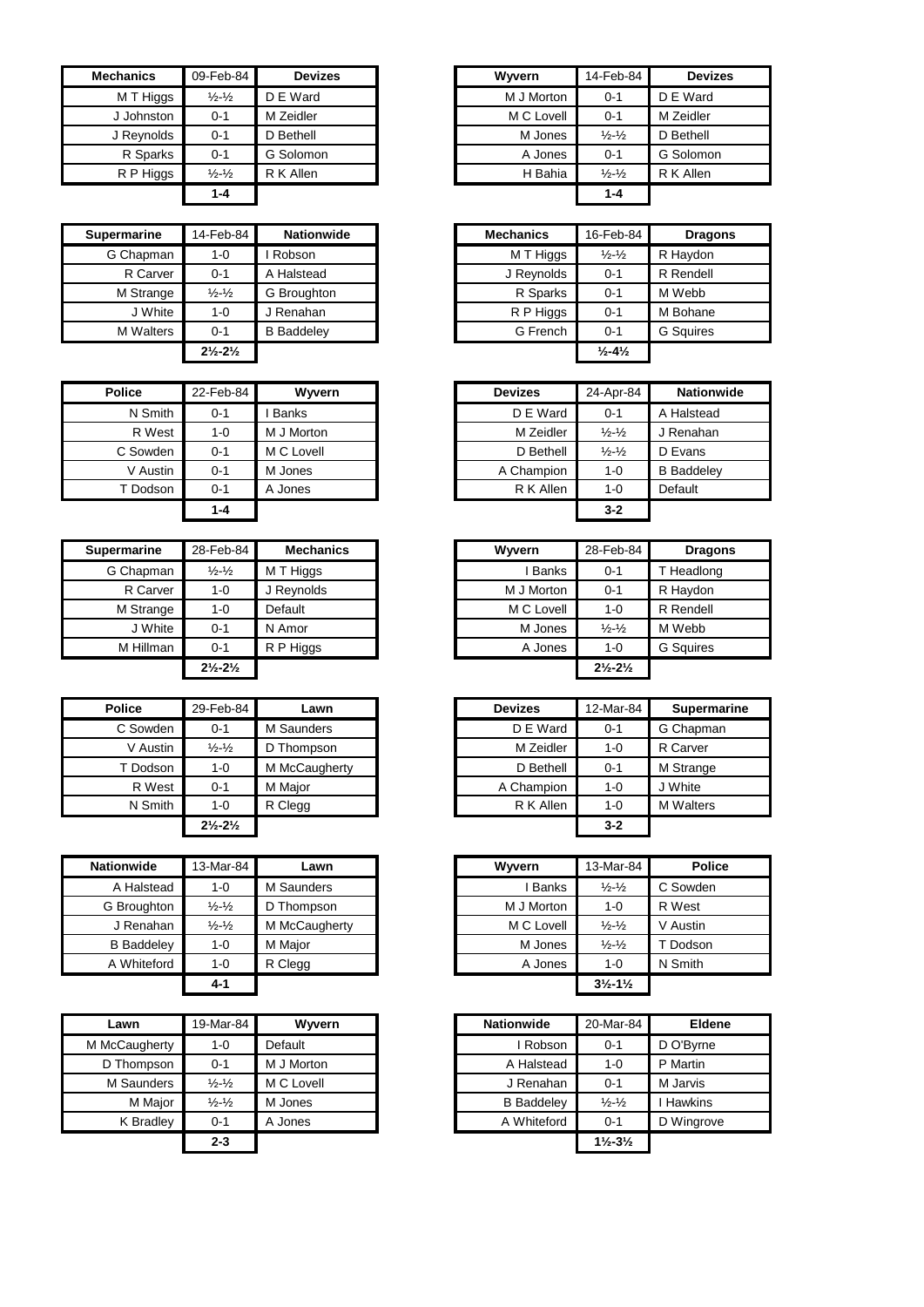| <b>Mechanics</b> | 22-Mar-84                     | <b>Police</b> | Wwern        | 27-Mar-84                     | Eldene     |
|------------------|-------------------------------|---------------|--------------|-------------------------------|------------|
| J Johnston       | $0 - 1$                       | C Sowden      | <b>Banks</b> | $1 - 0$                       | D O'Byrne  |
| M T Higgs        | $\frac{1}{2}$ - $\frac{1}{2}$ | V Austin      | M J Morton   | $\frac{1}{2}$ - $\frac{1}{2}$ | K Inglis   |
| J Reynolds       | $0 - 1$                       | R West        | M C Lovell   | $0 - 1$                       | P Martin   |
| R Sparks         | $1 - 0$                       | T Dodson      | M Jones      | $\frac{1}{2} - \frac{1}{2}$   | M Jarvis   |
| N Amor           | $0 - 1$                       | N Smith       | A Jones      | $1 - 0$                       | D Wingrove |
|                  | $1\frac{1}{2} - 3\frac{1}{2}$ |               |              | $3 - 2$                       |            |

| <b>Supermarine</b> | 27-Mar-84 | <b>Devizes</b> | <b>Devizes</b> | 02-Apr-84                                   |            |
|--------------------|-----------|----------------|----------------|---------------------------------------------|------------|
|                    |           |                |                |                                             | Lawn       |
| G Chapman          | $0 - 1$   | D E Ward       | S Zeidler      | $1 - 0$                                     | D Thompsor |
| R Carver           | 1-0       | M Zeidler      | D E Ward       | $1 - 0$                                     | M Saunders |
| M Strange          | $0 - 1$   | A Champion     | D Bethell      | $1 - 0$                                     | M Major    |
| <b>M</b> Walters   | $0 - 1$   | D Bethell      | A Champion     | $1 - 0$                                     | K Bradley  |
| M Hillman          | $0 - 1$   | R K Allen      | R K Allen      | $\frac{1}{2} - \frac{1}{2}$                 | R Clegg    |
|                    | 1-4       |                |                | $4\frac{1}{2}$ <sup>-1</sup> / <sub>2</sub> |            |

| Wyvern       | 03-Apr-84                      | <b>Mechanics</b> | <b>Eldene</b> | 03-Apr-84                     | Drag             |
|--------------|--------------------------------|------------------|---------------|-------------------------------|------------------|
| <b>Banks</b> | $\frac{1}{2} - \frac{1}{2}$    | M T Higgs        | D O'Byrne     | $\frac{1}{2} - \frac{1}{2}$   | T Headlor        |
| M J Morton   | $1 - 0$                        | J Johnston       | K Inglis      | $0 - 1$                       | R Haydon         |
| M C Lovell   | $1 - 0$                        | Default          | P Martin      | $0 - 1$                       | R Rendell        |
| M Jones      | $1 - 0$                        | Default          | M Jarvis      | $0 - 1$                       | M Bohane         |
| A Jones      | $1 - 0$                        | Default          | D Wingrove    | $\frac{1}{2}$ - $\frac{1}{2}$ | <b>G</b> Squires |
|              | $4\frac{1}{2}$ - $\frac{1}{2}$ |                  |               | $1 - 4$                       |                  |

| <b>Police</b> | 04-Apr-84 | <b>Supermarine</b> |
|---------------|-----------|--------------------|
| C Sowden      | $0 - 1$   | R Carver           |
| V Austin      | $0 - 1$   | M Strange          |
| R West        | $0 - 1$   | <b>M</b> Walters   |
| T Dodson      | $1 - 0$   | J Honeywill        |
| N Smith       | $1 - 0$   | D Honeywill        |
|               | $2 - 3$   |                    |

| <b>Supermarine</b> | 10-Apr-84                     | Lawn          | <b>Dragons</b>   | 10-Apr-84 | <b>Police</b> |
|--------------------|-------------------------------|---------------|------------------|-----------|---------------|
| R Carver           | 1-0                           | D Thompson    | R Haydon         | $1 - 0$   | C Sowden      |
| M Strange          | 1-0                           | M Saunders    | T Headlong       | $1 - 0$   | N Smith       |
| J White            | $\frac{1}{2} - \frac{1}{2}$   | M McCaugherty | M Webb           | $1 - 0$   | V Austin      |
| M Walters          | $0 - 1$                       | M Maior       | M Bohane         | $1 - 0$   | Dodson        |
| Default            | $0 - 1$                       | R Clegg       | <b>G</b> Squires | $1 - 0$   | R West        |
|                    | $2\frac{1}{2} - 2\frac{1}{2}$ |               |                  | $5-0$     |               |

| <b>Nationwide</b> | 10-Apr-84 | <b>Wyvern</b> | <b>Dragons</b> | 13-Apr-84                     | <b>Devizes</b> |
|-------------------|-----------|---------------|----------------|-------------------------------|----------------|
| Robson            | $0 - 1$   | <b>Banks</b>  | R Haydon       | $1 - 0$                       | S Zeidler      |
| A Halstead        | $0 - 1$   | M J Morton    | T Headlong     | $1 - 0$                       | D E Ward       |
| J Renahan         | $0 - 1$   | M C Lovell    | R Rendell      | $\frac{1}{2}$ - $\frac{1}{2}$ | M Zeidler      |
| Default           | $0 - 1$   | M Jones       | M Webb         | $1 - 0$                       | D Bethell      |
| Default           | 0-1       | A Jones       | M Bohane       | $0 - 1$                       | A Champion     |
|                   | 0-5       |               |                | $3\frac{1}{2} - 1\frac{1}{2}$ |                |

| <b>Devizes</b> | 16-Apr-84 | <b>Wyvern</b> | Eldene    | 17-Apr-84                   |          |
|----------------|-----------|---------------|-----------|-----------------------------|----------|
| S Zeidler      | $1 - 0$   | <b>Banks</b>  | D O'Byrne | $\frac{1}{2} - \frac{1}{2}$ | T Dodsc  |
| D E Ward       | $0 - 1$   | M J Morton    | N Hutt    | $1 - 0$                     | V Austin |
| D Bethell      | $0 - 1$   | M C Lovell    | P Martin  | $\frac{1}{2} - \frac{1}{2}$ | C Sowd   |
| A Champion     | $1 - 0$   | M Jones       | M Jarvis  | $1 - 0$                     | R West   |
| R K Allen      | $0 - 1$   | A Jones       | Hawkins   | $1 - 0$                     | N Smith  |
|                | $2 - 3$   |               |           | $4 - 1$                     |          |

| :hanics    | 22-Mar-84                     | <b>Police</b> | Wyvern       | 27-Mar-84                   | <b>Eldene</b> |
|------------|-------------------------------|---------------|--------------|-----------------------------|---------------|
| J Johnston | $0 - 1$                       | C Sowden      | <b>Banks</b> | $1 - 0$                     | D O'Byrne     |
| M T Higgs  | $\frac{1}{2} - \frac{1}{2}$   | V Austin      | M J Morton   | $\frac{1}{2} - \frac{1}{2}$ | K Inglis      |
| J Reynolds | $0 - 1$                       | R West        | M C Lovell   | $0 - 1$                     | P Martin      |
| R Sparks   | $1 - 0$                       | Dodson        | M Jones      | $\frac{1}{2} - \frac{1}{2}$ | M Jarvis      |
| N Amor     | $0 - 1$                       | N Smith       | A Jones      | $1 - 0$                     | D Wingrove    |
|            | $1\frac{1}{2} - 3\frac{1}{2}$ |               |              | $3 - 2$                     |               |

| <b>ermarine</b>  | 27-Mar-84 | <b>Devizes</b> | <b>Devizes</b> | 02-Apr-84                      | Lawn       |
|------------------|-----------|----------------|----------------|--------------------------------|------------|
| G Chapman        | $0 - 1$   | D E Ward       | S Zeidler      | 1-0                            | D Thompson |
| R Carver         | $1 - 0$   | M Zeidler      | D E Ward       | 1-0                            | M Saunders |
| M Strange        | $0 - 1$   | A Champion     | D Bethell      | 1-0                            | M Major    |
| <b>M</b> Walters | $0 - 1$   | D Bethell      | A Champion     | 1-0                            | K Bradley  |
| M Hillman        | $0 - 1$   | R K Allen      | R K Allen      | $\frac{1}{2} - \frac{1}{2}$    | R Clegg    |
|                  | $1 - 4$   |                |                | $4\frac{1}{2}$ - $\frac{1}{2}$ |            |

| Wvvern       | 03-Apr-84                      | <b>Mechanics</b> | <b>Eldene</b> | 03-Apr-84                   | <b>Dragons</b>   |
|--------------|--------------------------------|------------------|---------------|-----------------------------|------------------|
| <b>Banks</b> | $\frac{1}{2} - \frac{1}{2}$    | M T Higgs        | D O'Byrne     | $\frac{1}{2} - \frac{1}{2}$ | T Headlong       |
| M J Morton   | $1 - 0$                        | Johnston         | K Inglis      | $0 - 1$                     | R Haydon         |
| M C Lovell   | $1 - 0$                        | Default          | P Martin      | $0 - 1$                     | R Rendell        |
| M Jones      | $1 - 0$                        | Default          | M Jarvis      | $0 - 1$                     | M Bohane         |
| A Jones      | $1 - 0$                        | Default          | D Wingrove    | $\frac{1}{2} - \frac{1}{2}$ | <b>G</b> Sauires |
|              | $4\frac{1}{2}$ - $\frac{1}{2}$ |                  |               | $1 - 4$                     |                  |

| Police   | 04-Apr-84 | <b>Supermarine</b> | <b>Eldene</b> | 10-Apr-84                   | <b>Devizes</b> |
|----------|-----------|--------------------|---------------|-----------------------------|----------------|
| C Sowden | $0 - 1$   | R Carver           | D O'Byrne     | $\frac{1}{2} - \frac{1}{2}$ | D E Ward       |
| V Austin | $0 - 1$   | M Strange          | K Inglis      | $\frac{1}{2} - \frac{1}{2}$ | M Zeidler      |
| R West   | $0 - 1$   | <b>M</b> Walters   | P Martin      | $1 - 0$                     | D Bethell      |
| T Dodson | $1 - 0$   | J Honevwill        | M Jarvis      | $1 - 0$                     | A Champion     |
| N Smith  | $1 - 0$   | D Honeywill        | Hawkins       | $0 - 1$                     | R K Allen      |
|          | $2 - 3$   |                    |               | $3 - 2$                     |                |

| rmarine   | 10-Apr-84                     | Lawn          | <b>Dragons</b>   | 10-Apr-84 | <b>Police</b> |
|-----------|-------------------------------|---------------|------------------|-----------|---------------|
| R Carver  | 1-0                           | D Thompson    | R Haydon         | $1 - 0$   | C Sowden      |
| M Strange | 1-0                           | M Saunders    | T Headlong       | $1 - 0$   | N Smith       |
| J White   | $\frac{1}{2}$ - $\frac{1}{2}$ | M McCaugherty | M Webb           | $1 - 0$   | V Austin      |
| M Walters | $0 - 1$                       | M Major       | M Bohane         | $1 - 0$   | T Dodson      |
| Default   | $0 - 1$                       | R Clegg       | <b>G</b> Squires | $1 - 0$   | R West        |
|           | $2\frac{1}{2} - 2\frac{1}{2}$ |               |                  | $5-0$     |               |

| nwide    | 10-Apr-84 | Wyvern       | <b>Dragons</b> | 13-Apr-84                     | <b>Devizes</b> |
|----------|-----------|--------------|----------------|-------------------------------|----------------|
| Robson   | $0 - 1$   | <b>Banks</b> | R Haydon       | $1 - 0$                       | S Zeidler      |
| Halstead | $0 - 1$   | M J Morton   | T Headlong     | $1 - 0$                       | D E Ward       |
| Renahan  | $0 - 1$   | M C Lovell   | R Rendell      | $\frac{1}{2} - \frac{1}{2}$   | M Zeidler      |
| Default  | $0 - 1$   | M Jones      | M Webb         | $1 - 0$                       | D Bethell      |
| Default  | $0 - 1$   | A Jones      | M Bohane       | $0 - 1$                       | A Champion     |
|          | $0 - 5$   |              |                | $3\frac{1}{2} - 1\frac{1}{2}$ |                |

| <b>Devizes</b> | 16-Apr-84 | <b>Wyvern</b> | <b>Eldene</b> | 17-Apr-84                   | <b>Police</b> |
|----------------|-----------|---------------|---------------|-----------------------------|---------------|
| S Zeidler      | $1 - 0$   | <b>Banks</b>  | D O'Byrne     | $\frac{1}{2} - \frac{1}{2}$ | Dodson        |
| D E Ward       | $0 - 1$   | M J Morton    | N Hutt        | $1 - 0$                     | V Austin      |
| D Bethell      | $0 - 1$   | M C Lovell    | P Martin      | $\frac{1}{2} - \frac{1}{2}$ | C Sowden      |
| A Champion     | $1 - 0$   | M Jones       | M Jarvis      | $1 - 0$                     | R West        |
| R K Allen      | $0 - 1$   | A Jones       | Hawkins       | $1 - 0$                     | N Smith       |
|                | $2 - 3$   |               |               | $4 - 1$                     |               |